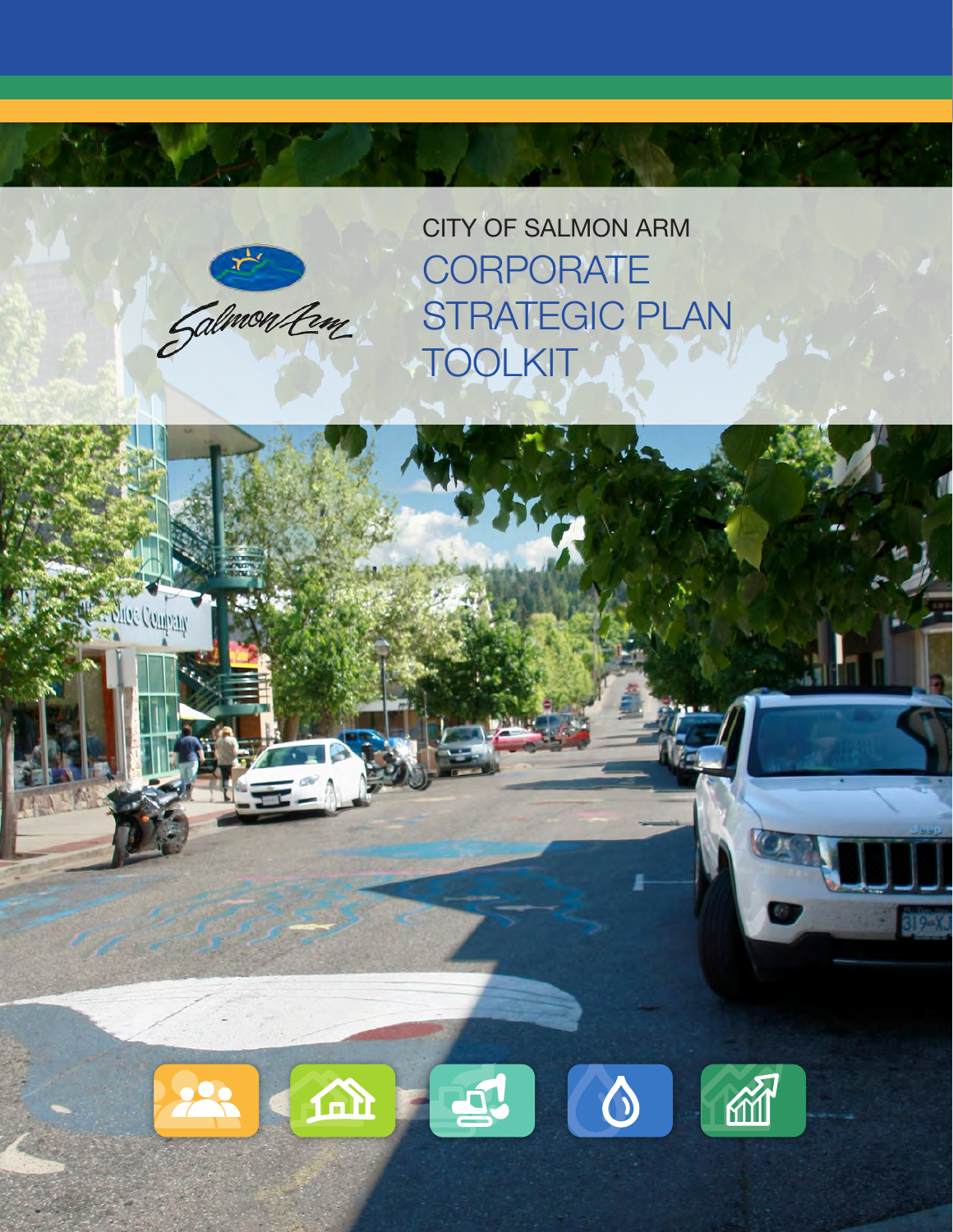This is a toolkit designed to assist with the future implementation of the City of Salmon Arm *Corporate Strategic Plan* originally prepared in 2013. This provides a compilation of all the tools designed as part of the strategic planning process. These tools can be used to update the *Corporate Strategic Plan* as identified in the Implementation chapter (see Section 7) of the City of Salmon Arm *Corporate Strategic Plan.*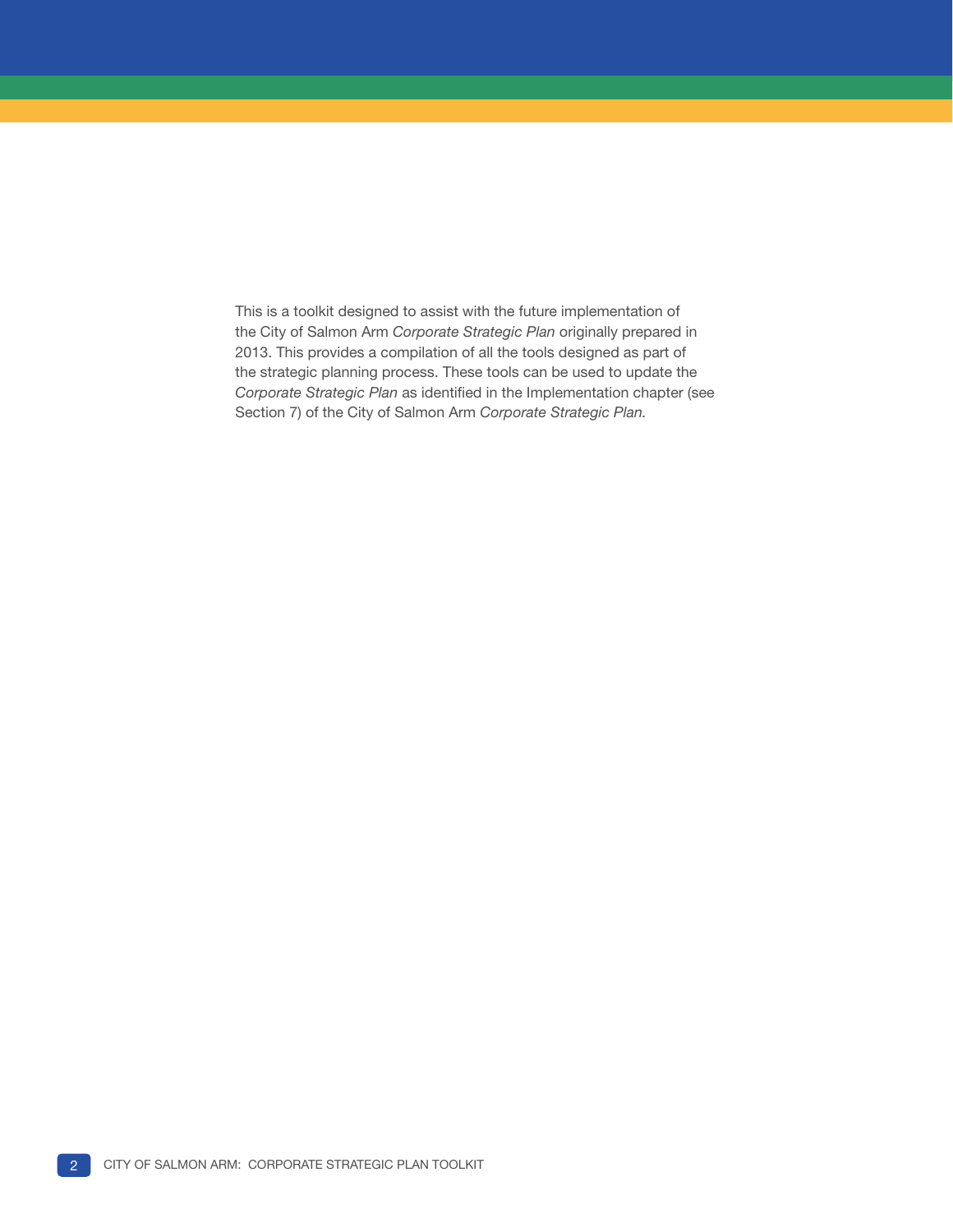| Corporate Strategic Plan – Vision, Values, Five Strategic Drivers and Core Services |  |
|-------------------------------------------------------------------------------------|--|
| <b>Project Filter</b>                                                               |  |
| Project Plan Template                                                               |  |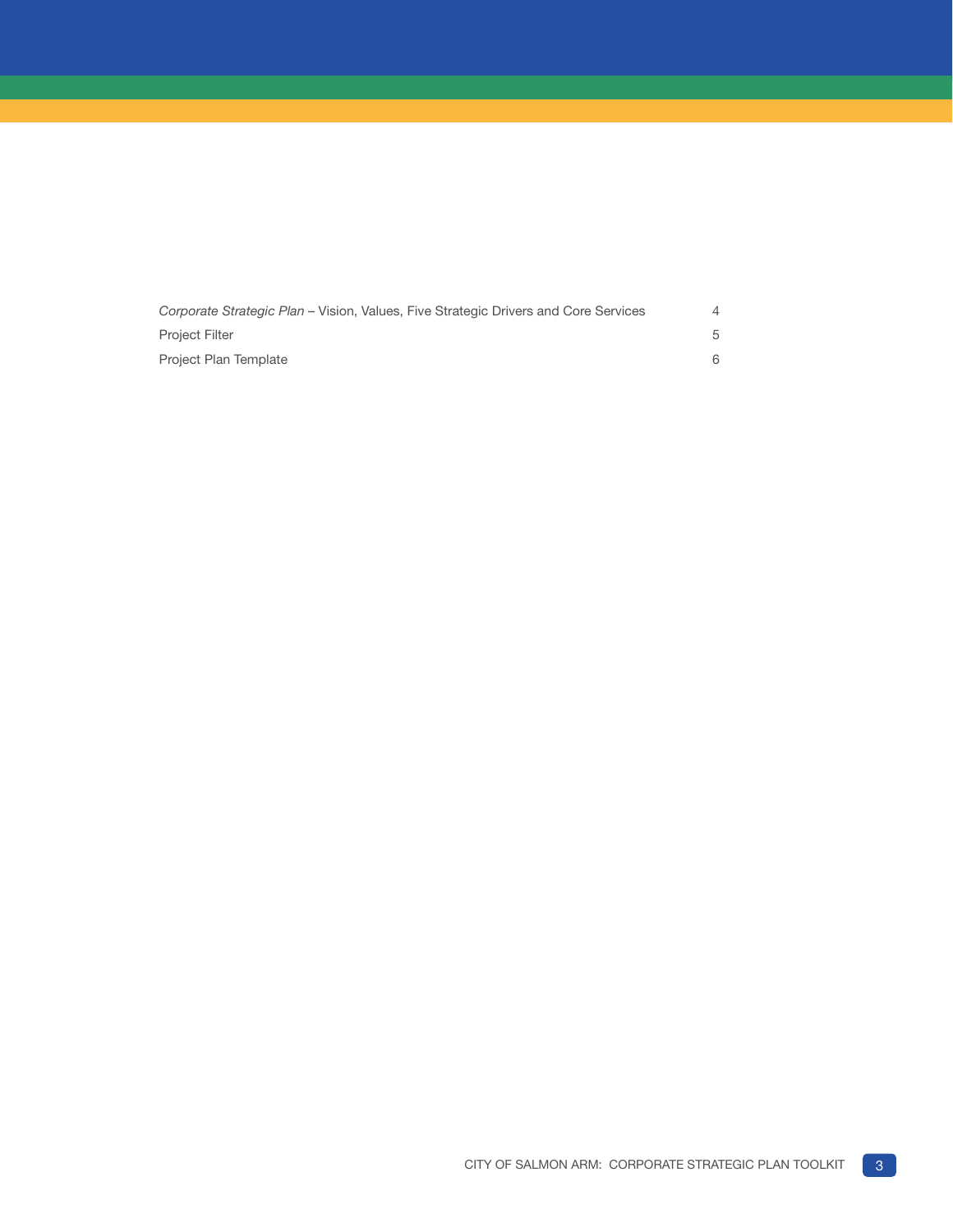Salmon Arm is a community that has a comfortable, safe lifestyle and a vibrant feeling. The community deeply values the city's magnificent natural setting with its healthy ecosystems. The city is nestled between mountains and the shore of Shuswap Lake, offering beautiful scenery, greenery, rich agricultural land, and a desirable climate.

As the regional centre of the Shuswap, Salmon Arm has an abundance of recreational, educational, commercial, tourism, health care, and cultural

## VALUES

The City's Strategic Plan sets direction for decision making about significant projects anticipated to be undertaken within the next 10 years.

## **VISION**

- Commitment to pragmatic leadership
- Excellence in service delivery
- Foster trusted relationships with our partners
- Respect what makes us unique
- Enable future generations to inherit a city that is vibrant, prosperous and sustainable
- Encourage citizen participation and input
- Ensure an efficient government
- Facilitate flexible and balanced planning processes





# CITY OF SALMON ARM: CORPORATE STRATEGIC PLAN

opportunities and services. The strong and growing economy supports varied employment and shopping, and innovative businesses and industry.

> **ECONOMY** We will bolster our economy through strategic partnerships.

The community is spirited, diverse and inclusive, with housing for residents of all ages and needs. Everyone works together towards a shared vision of a good quality of life for all.



In the vibrant city centre, people live, work, visit, meet, shop and spend time enjoying diverse artistic and cultural activities. Downtown's unique

### FIVE STRATEGIC DRIVERS WILL HELP US ACHIEVE OUR VISION & VALUES:

THE MAJORITY OF THE CITY'S CURRENT CAPACITY IS DEDICATED TO PROVIDING THE FOLLOWING CORE SERVICES IN ADDITION TO DELIVERING SUPPLEMENTARY CORE SERVICES PROJECTS:

urban identity combines heritage preservation, a walkable environment, and high quality, mixed-use developments.

Green space extends throughout the city, including active recreation sites, and natural parks with trails. The city abounds with safe walking and cycling opportunities, connecting neighourhoods, the city centre, natural areas and parks.

*Source: City of Salmon Arm Offical Community Plan 2011*



*See Next Page*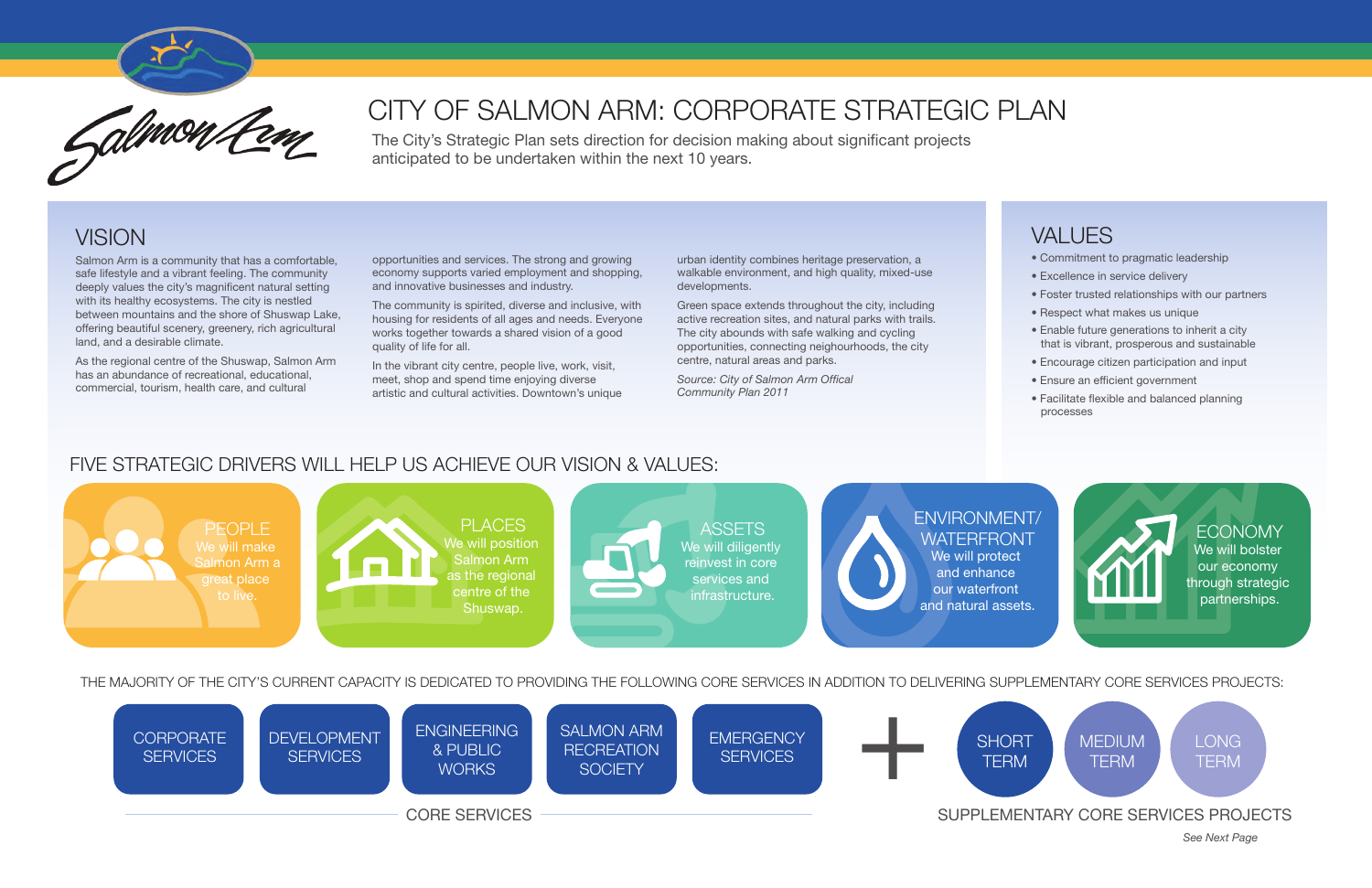|                                              |                                                                                                                                                                                   | <b>YES</b> | <b>NO</b> | OTHER / COMMENT |
|----------------------------------------------|-----------------------------------------------------------------------------------------------------------------------------------------------------------------------------------|------------|-----------|-----------------|
|                                              | STRATEGIC CRITERIA: ASSIGN 1 POINT FOR EACH YES ANSWER<br>PEOPLE: To Make Salmon Arm a Great Place to Live                                                                        |            |           |                 |
| Does the proposed project or initiative      |                                                                                                                                                                                   |            |           |                 |
|                                              | Maintain a friendly, small town feel where residents can connect with one another?                                                                                                |            |           |                 |
|                                              | Ensure that Salmon Arm is a safe and healthy community?                                                                                                                           |            |           |                 |
|                                              | Create an inclusive community that serves the diverse needs of residents?                                                                                                         |            |           |                 |
|                                              | Enhance connectedness between people in the community?                                                                                                                            |            |           |                 |
| Ensure a variety of housing choices for all? |                                                                                                                                                                                   |            |           |                 |
|                                              | Foster and enable public engagement and citizenship with residents?                                                                                                               |            |           |                 |
|                                              | Enhance our thriving arts and cultural community?<br>Provide enhanced recreational, sports, leisure and cultural opportunities?                                                   |            |           |                 |
|                                              | Continue to enhance relationships with community organizations?                                                                                                                   |            |           |                 |
|                                              | PLACES: Positioning Salmon Arm As The Regional Centre Of The Shuswap                                                                                                              |            |           |                 |
| Does the proposed project or initiative      |                                                                                                                                                                                   |            |           |                 |
|                                              | Ensure quality services such as education, shopping, health care, recreation, parks and                                                                                           |            |           |                 |
|                                              | housing are located in Salmon Arm and meet needs of residents/region?                                                                                                             |            |           |                 |
|                                              | Maintain a vibrant, compact, accessible and attractive downtown core?                                                                                                             |            |           |                 |
|                                              | Maintain and respect the concept of the urban containment boundary?                                                                                                               |            |           |                 |
| Protect and preserve agricultural lands?     |                                                                                                                                                                                   |            |           |                 |
|                                              | Ensure safe and efficient transportation within and through the community?                                                                                                        |            |           |                 |
|                                              | Promote urban density and mixed-use development?<br>Enhance connections and accessibility to the waterfront?                                                                      |            |           |                 |
|                                              | <b>ASSETS: Diligently Reinvesting In Core Services And Infrastructure</b>                                                                                                         |            |           |                 |
| Does the proposed project or initiative      |                                                                                                                                                                                   |            |           |                 |
|                                              | Ensure on-going renewal and reinvestment in infrastructure?                                                                                                                       |            |           |                 |
|                                              | Ensure connectedness and mobility through the community (roads, trails and sidewalk networks)?                                                                                    |            |           |                 |
|                                              | Maintain or improve water, sewer and stormwater management infrastructure?                                                                                                        |            |           |                 |
|                                              | Ensure effective capital investment necessary to the health and economic well-being of the community?                                                                             |            |           |                 |
| Provide safe, treated drinking water?        |                                                                                                                                                                                   |            |           |                 |
| Maintain or improve local traffic networks?  |                                                                                                                                                                                   |            |           |                 |
|                                              | Promote active transportation (i.e. walking and cycling infrastructure)?                                                                                                          |            |           |                 |
|                                              | Enhance accessibility and safety at rail crossings and trails/greenway upgrades?                                                                                                  |            |           |                 |
| Align with the City's user-pay philosophy?   | Enhance parks, greenways and recreational facilities?                                                                                                                             |            |           |                 |
| Improve access to transit?                   |                                                                                                                                                                                   |            |           |                 |
|                                              |                                                                                                                                                                                   |            |           |                 |
| Does the proposed project or initiative      | <b>ENVIRONMENT/WATERFRONT: To Protect And Enhance Our Waterfront And Natural Assets</b>                                                                                           |            |           |                 |
|                                              | Ensure lakeshore preservation and surface water quality?                                                                                                                          |            |           |                 |
|                                              | Respect environmentally sensitive and riparian areas?                                                                                                                             |            |           |                 |
|                                              | Protect natural ecosystems and wildlife habitat?                                                                                                                                  |            |           |                 |
|                                              | Address concerns and potential impacts of infrastructure located within the foreshore?                                                                                            |            |           |                 |
|                                              | Promote sustainable and low impact development?                                                                                                                                   |            |           |                 |
|                                              | Enhance public education about the waterfront and natural assets?                                                                                                                 |            |           |                 |
|                                              | Encourage linkages to natural assets via greenways and trails?                                                                                                                    |            |           |                 |
|                                              | <b>ECONOMY: To Bolster Our Economy Through Strategic Investments And Partnerships</b>                                                                                             |            |           |                 |
| Does the proposed project or initiative      |                                                                                                                                                                                   |            |           |                 |
|                                              | Support initiatives that create a vibrant downtown?                                                                                                                               |            |           |                 |
|                                              | Facilitate the incubation of new businesses and industry to enable investment in Salmon Arm?<br>Ensure infrastructure is in place to support new industry (e.g. industrial park)? |            |           |                 |
|                                              | Work with agencies responsible for the national transportation infrastructure (e.g. air, rail and highway)                                                                        |            |           |                 |
|                                              | to support the safe and efficient movement of goods into and through the community?                                                                                               |            |           |                 |
|                                              | Celebrate our economic diversity and engage with local businesses                                                                                                                 |            |           |                 |
| (i.e. industrial/manufacturing sector)?      |                                                                                                                                                                                   |            |           |                 |
|                                              | Work collaboratively with our First Nations neighbours and the CSRD to enhance                                                                                                    |            |           |                 |
| new development opportunities?               |                                                                                                                                                                                   |            |           |                 |
|                                              | Foster relationships with key agencies to ensure high quality health and education services?                                                                                      |            |           |                 |
|                                              | Enhance relationships with neighbouring local, regional and federal agencies and governments?                                                                                     |            |           |                 |
|                                              |                                                                                                                                                                                   |            |           |                 |

*Appendix 3 - Project Filter* 

| UL LIJAHUNAL VIIILIJA.<br>ASSIGN 1 POINT FOR EACH YES ANSWER & 5 POINTS FOR QUESTIONS IN RED                         |  |  |
|----------------------------------------------------------------------------------------------------------------------|--|--|
| Is this a core service as per strategic plan? = $5$ pts                                                              |  |  |
| Is this included in the City's five year financial plan? $=$ 5 pts                                                   |  |  |
| Does the City have the resources to effectively execute and maintain this initiative? $=$ 5 pts                      |  |  |
| Is this project urgent (e.g. compromises health and safety/legislation requirement)?<br>Scale 1 to 5 $(5 = $ urgent) |  |  |
| Is this fully within the City's ability to influence/execute?                                                        |  |  |
| Does this strengthen relationships/partnerships with other agencies and stakeholders?                                |  |  |
| Does this have the potential to generate new and/or additional revenue?                                              |  |  |
| Does the community understand, need and support this project?                                                        |  |  |
| Will this improve customer service?                                                                                  |  |  |
| Will this foster positive community relations?                                                                       |  |  |
| Is there potential for grant funding (provincial/federal, other) now or in the near future?                          |  |  |
|                                                                                                                      |  |  |
| TOTAL POINTS FOR OPERATIONAL CRITERIA                                                                                |  |  |
|                                                                                                                      |  |  |
| <b>TOTAL POINTS FOR PROPOSED PROJECT</b>                                                                             |  |  |
|                                                                                                                      |  |  |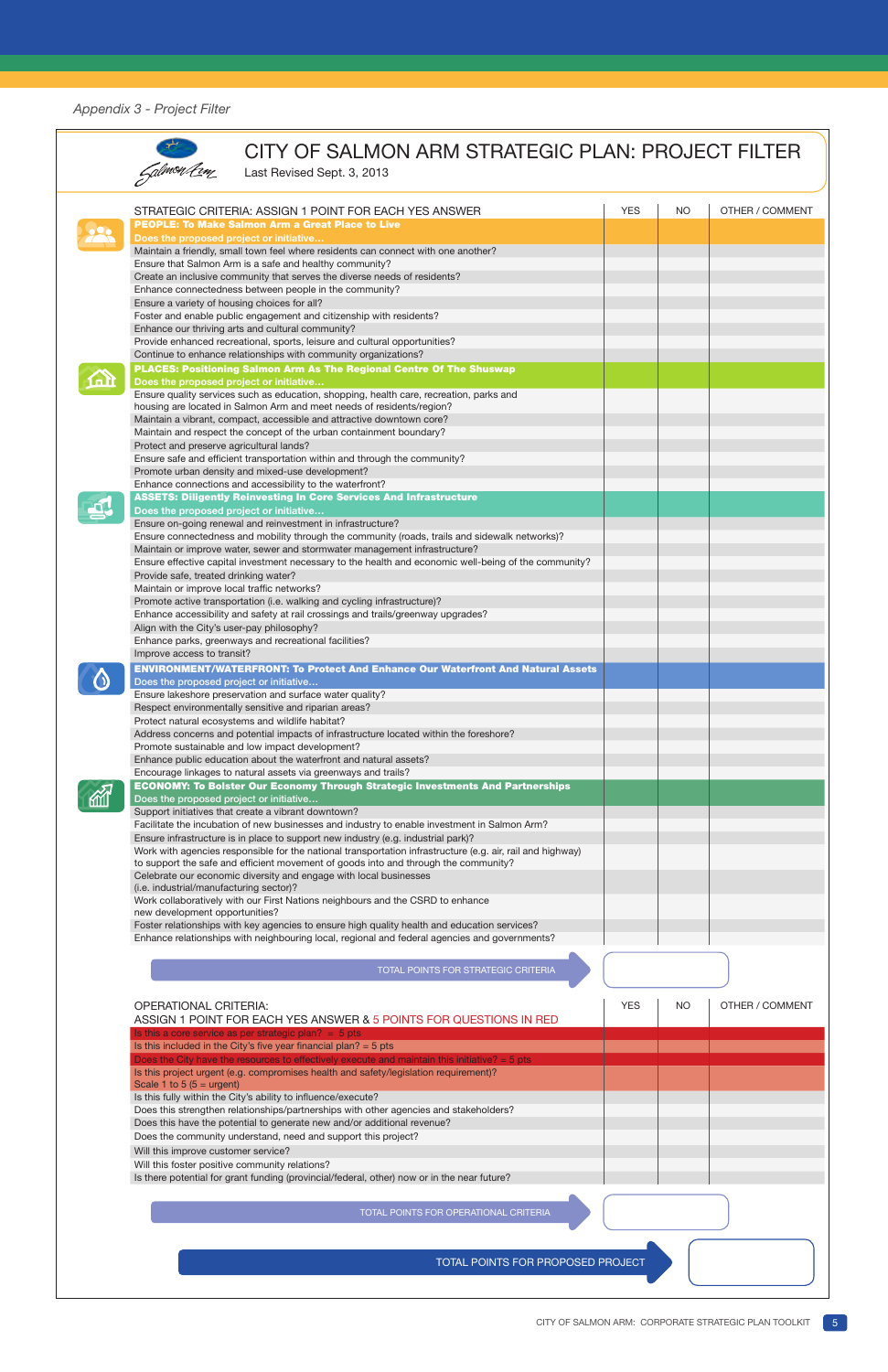| Galmon Lem                                |                                                                                                        | <b>PROJECT PLAN TEMPLATE</b>                                                   |                                                                       |
|-------------------------------------------|--------------------------------------------------------------------------------------------------------|--------------------------------------------------------------------------------|-----------------------------------------------------------------------|
| <b>Project Name:</b>                      |                                                                                                        |                                                                                |                                                                       |
| Key Driver (s):<br>Select all that apply  | People<br>Places                                                                                       | Environment/Waterfront  <br>Assets                                             | Economy                                                               |
| <b>Responsible Department(s)</b>          |                                                                                                        |                                                                                |                                                                       |
| <b>City Staff Project Leader(s):</b>      |                                                                                                        |                                                                                |                                                                       |
| <b>Last Revision Date:</b>                |                                                                                                        |                                                                                |                                                                       |
|                                           | Please indicate what stage this project is at:<br>Stage 1<br>Strategic<br>Planning<br>Define Preferred | Stage $2$<br>Stage 3<br>Sort Out the Details:<br>• technical<br>• partnerships | Implementation<br>Could Include:                                      |
| <b>Identify Problem</b><br>or Opportunity | (consider options<br>Approach<br>& resolve                                                             | • approvals<br>$\bullet$ funding<br>• public buy-in                            | • construction<br>$\bullet$ new<br>policy/regulation<br>• new program |

#### **What is this tool?**

*The project plan template is used to define the context, scope and actions required to implement new projects. The template is divided into three sections: (1) project overview, (2) project scope, and (3) project work plan. Sections 1 and 3 are completed by the senior management team during the early stages of an initiative in order to generate common understand of the scope and identify key considerations. Once a decision has been made to move forward with a project, section 3 is completed by the responsible staff member to define the specific tasks, who will be involved and how the project will be communicated.* 

#### **Why do we need this tool?**

*This Plan serves as the primary planning and communication tool stating what will be delivered according to the budget, time constraints, risks, resources, and standards agreed upon for the project.* 

#### **Who participates in this planning?**

*This tool provides the opportunity for integrated collaboration between senior staff members representing relevant City departments. This enables more accurate scoping and a better understanding about resources required to deliver on the project.*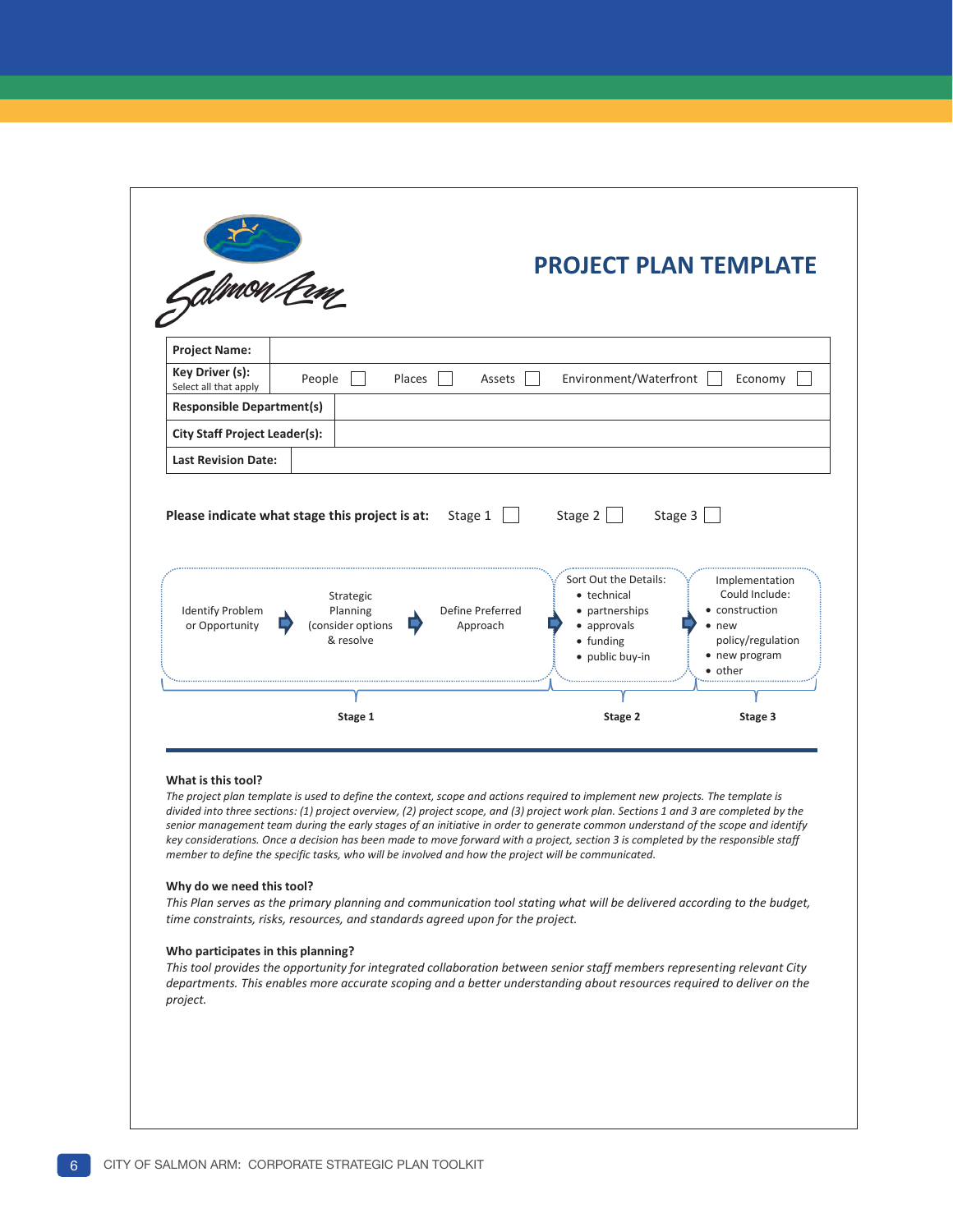CITY of SALMON ARM - PROJECT PLAN Project Name: City Staff Project Leader(s): Revision Date: Page 2 of 10

#### **Table of Contents**

| 1.0  |  |
|------|--|
| 1.1  |  |
| 1.2  |  |
| 1.3  |  |
| 1.4  |  |
| 1.5  |  |
| 1.6  |  |
| 1.7  |  |
| 1.8  |  |
| 1.9  |  |
| 1.10 |  |
| 1.11 |  |
| 2.0  |  |
| 2.1  |  |
| 2.2  |  |
| 2.3  |  |
| 2.4  |  |
| 2.5  |  |
| 2.6  |  |
| 2.7  |  |
| 2.8  |  |
| 2.9  |  |
| 2.10 |  |
| 2.11 |  |
| 2.12 |  |
| 2.13 |  |
| 3.0  |  |
| 3.1  |  |
| 3.2  |  |
| 3.3  |  |
| 3.4  |  |

#### APPENDICES

[Any relevant plans, maps, etc. related to this project will be attached as an appendix. List appendices here]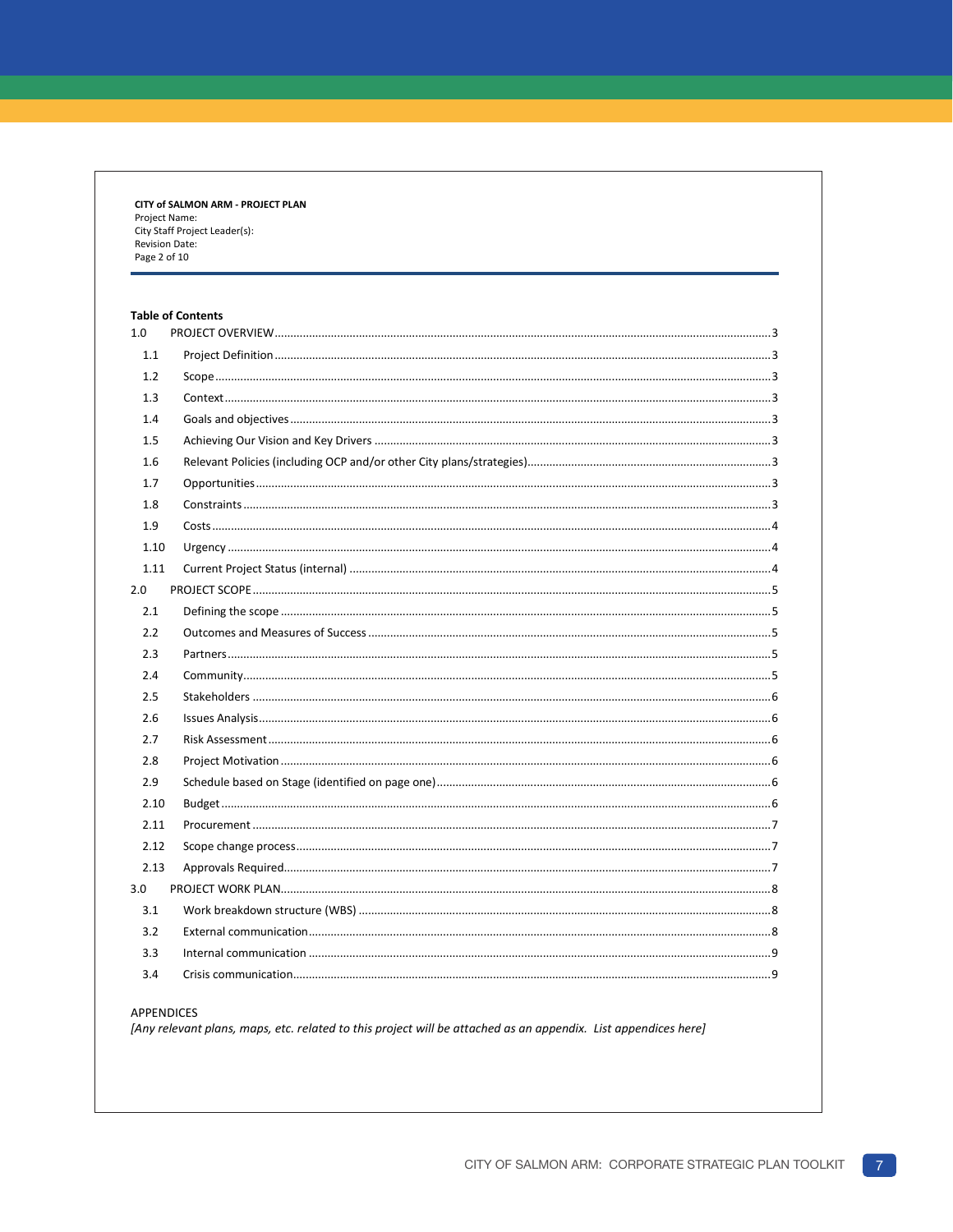**CITY of SALMON ARM - PROJECT PLAN** Project Name: City Staff Project Leader(s): Revision Date: Page 3 of 10

#### **1.0 PROJECT OVERVIEW**

#### *1.1 Project Definition*

*[Provide a brief description of this project including history and current influences. Note: the project may not be fully defined if the template is being used for the first time. If this is the case, this template will enable senior staff to begin scoping the project. As such, the project plan template will require updating as the project becomes better defined over time.]*

#### *1.2 Scope*

*[Is the scope of the project well defined? If yes, move onto 1.3. If no, what needs to be undertaken to better define and/or scope this project?]*

 $Yes \Box$  Move on to 1.3 below

No  $\Box$  What needs to be undertaken to better define and/or scope this project?

#### *1.3 Context*

*[What is the current context of this project? Why is this project identified as a priority? What previous plans/strategies/input need to be considered in this project?]*

#### *1.4 Goals and objectives*

*[What are the desired outcomes? What specifically will be achieved?]*

#### *1.5 Achieving Our Vision and Key Drivers*

*[Describe how does this project advance the City's vision and key drivers/priorities as identified in the Strategic Plan?]* 

| People –                |
|-------------------------|
| $Places -$              |
| $Assets -$              |
| Environment/Waterfront- |
| Economy-                |

#### *1.6 Relevant Policies (including OCP and/or other City plans/strategies)*

#### *1.7 Opportunities*

*[What opportunities does this project present to the City, the community, other?]*

#### *1.8 Constraints*

*[What are the constraints of this project? What barriers could get in the way of achieving a successful outcome? Areas of constraint could include: budget, resource availability, technology, political dynamics, schedule, policies, and external factors]*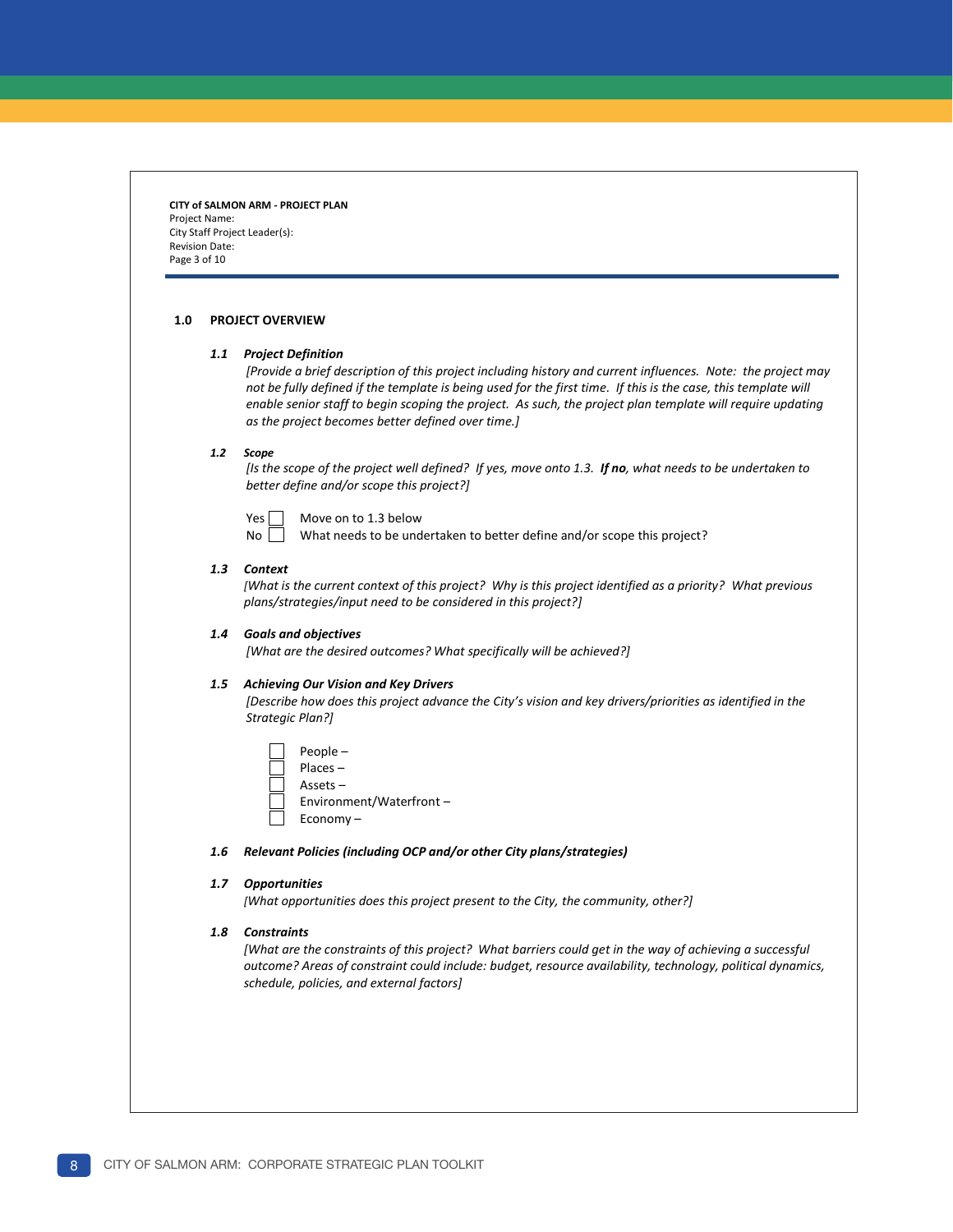**CITY of SALMON ARM - PROJECT PLAN** Project Name: City Staff Project Leader(s): Revision Date: Page 4 of 10

#### *1.9 Costs*

*[What are the costs of the project? What are the financial implications of this project? Have all aspects of the project been considered? Consider capital costs as well as on-going operations and maintenance.]* 

#### *1.10 Urgency*

*[How urgent is this project and why? What are the risks of postponing this project?]*

*1.11 Current Project Status (internal)*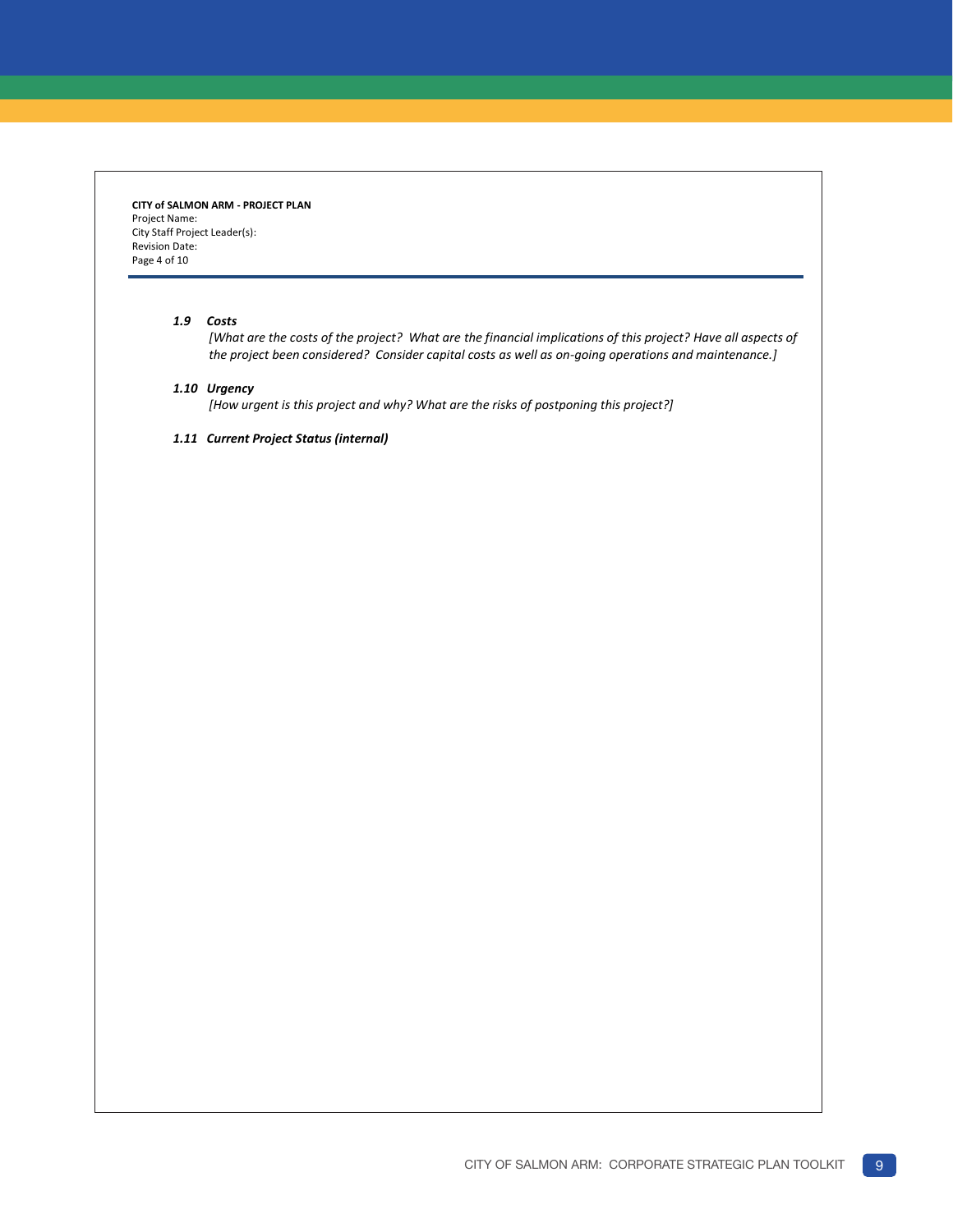**CITY of SALMON ARM - PROJECT PLAN** Project Name: City Staff Project Leader(s): Revision Date: Page 5 of 10

#### **2.0 PROJECT SCOPE**

#### *2.1 Defining the scope*

#### *2.2 Outcomes and Measures of Success*

*[What are the desired outcomes of this project (both tangible and intangible)? How will success be measure by the team, the sponsor and the community?]*

#### *2.3 Partners*

*[If the City requires partnerships for this project, who would that be? Why]*

|                              | City only (no partnerships required)                                   |
|------------------------------|------------------------------------------------------------------------|
| ۰                            | Residents                                                              |
| ۰                            | <b>Property Owners</b>                                                 |
| -                            | Users                                                                  |
| $\qquad \qquad \blacksquare$ | Council committee(s)                                                   |
| -                            | Community organizations (list here)                                    |
| ۰                            | First Nations   Adams Lake Indian Band and/or   Neskonlith Indian Band |
|                              | <b>CSRD</b>                                                            |
| ۰                            | <b>RDNO</b>                                                            |
|                              | Provincial government                                                  |
| ۰                            | Federal government                                                     |
| -                            | Funding agencies (list here)                                           |
| ۰                            | Special interest groups                                                |
| ۰                            | Other                                                                  |
| ۰                            | Other                                                                  |

#### *2.4 Community*

*[Does the community know about the project? Does the community understand, need and support this project?]*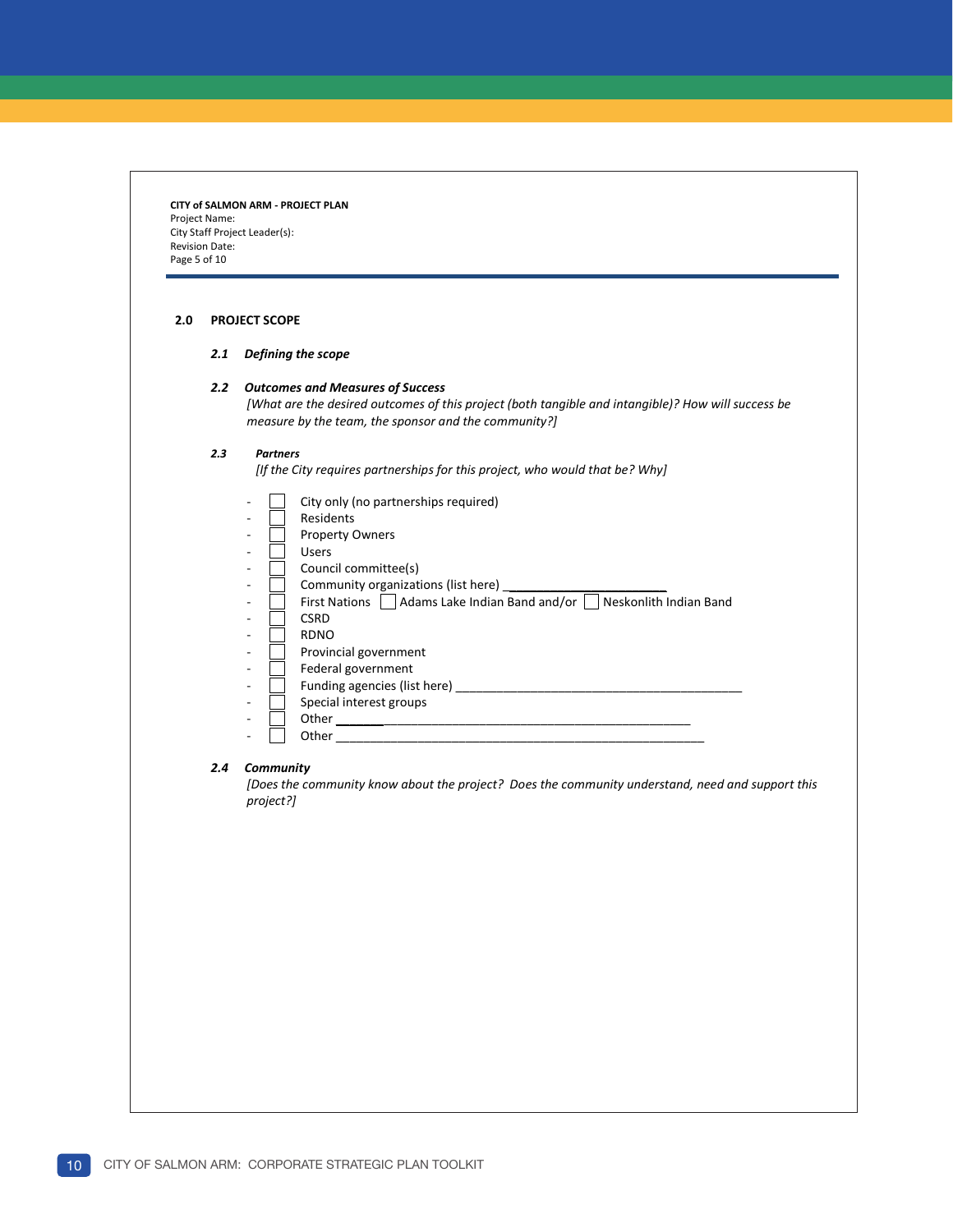| CITY of SALMON ARM - PROJECT PLAN |  |
|-----------------------------------|--|
| Project Name:                     |  |
| City Staff Project Leader(s):     |  |
| <b>Revision Date:</b>             |  |
| Page 6 of 10                      |  |

#### *2.5 Stakeholders*

*[Who are the stakeholders? Who will be impacted? Consider residents, First Nations, community organizations, CSRD, RDNO, provincial government, federal government, funding agencies, special interest groups, other?]* 

| Residents                                                                        |
|----------------------------------------------------------------------------------|
| <b>Property Owners</b>                                                           |
| <b>Users</b>                                                                     |
| Council committee(s)                                                             |
| Community organizations (list here)                                              |
| First Nations $\int$ Adams Lake Indian Band and/or $\int$ Neskonlith Indian Band |
| <b>CSRD</b>                                                                      |
| <b>RDNO</b>                                                                      |
| Provincial government                                                            |
| Federal government                                                               |
| Funding agencies (list here)                                                     |
| Special interest groups                                                          |
| Other                                                                            |
| Other                                                                            |

#### *2.6 Issues Analysis*

*[What issues may arise with this project?]* 

#### *2.7 Risk Assessment*

*[Are there risks associated with this project? How likely is this to occur? What is the level of impact?]*

#### *2.8 Project Motivation*

*[What is driving this project? What is the motivation/requirement for this project?]*

#### *2.9 Schedule based on Stage (identified on page one)*

*[Create a schedule that outlines the key milestones and deliverables. Is immediate action required? If so, by whom?]*

#### *2.10 Budget*

*[Detail what this project will cost and how it will be funded including grants and other contributions from third parties (i.e. work in kind, donations, other.]* 

Current costs estimates: (see section 1.9 – more detailed budget breakdown will be prepared when cost estimates are updated.)

| Property taxes                                     |
|----------------------------------------------------|
| Frontage taxes                                     |
| Fees/charges                                       |
| Long term debt                                     |
| Short term borrowing                               |
| Development cost charges                           |
| Reserves                                           |
| Work in kind<br>Community/Volunteer groups<br>City |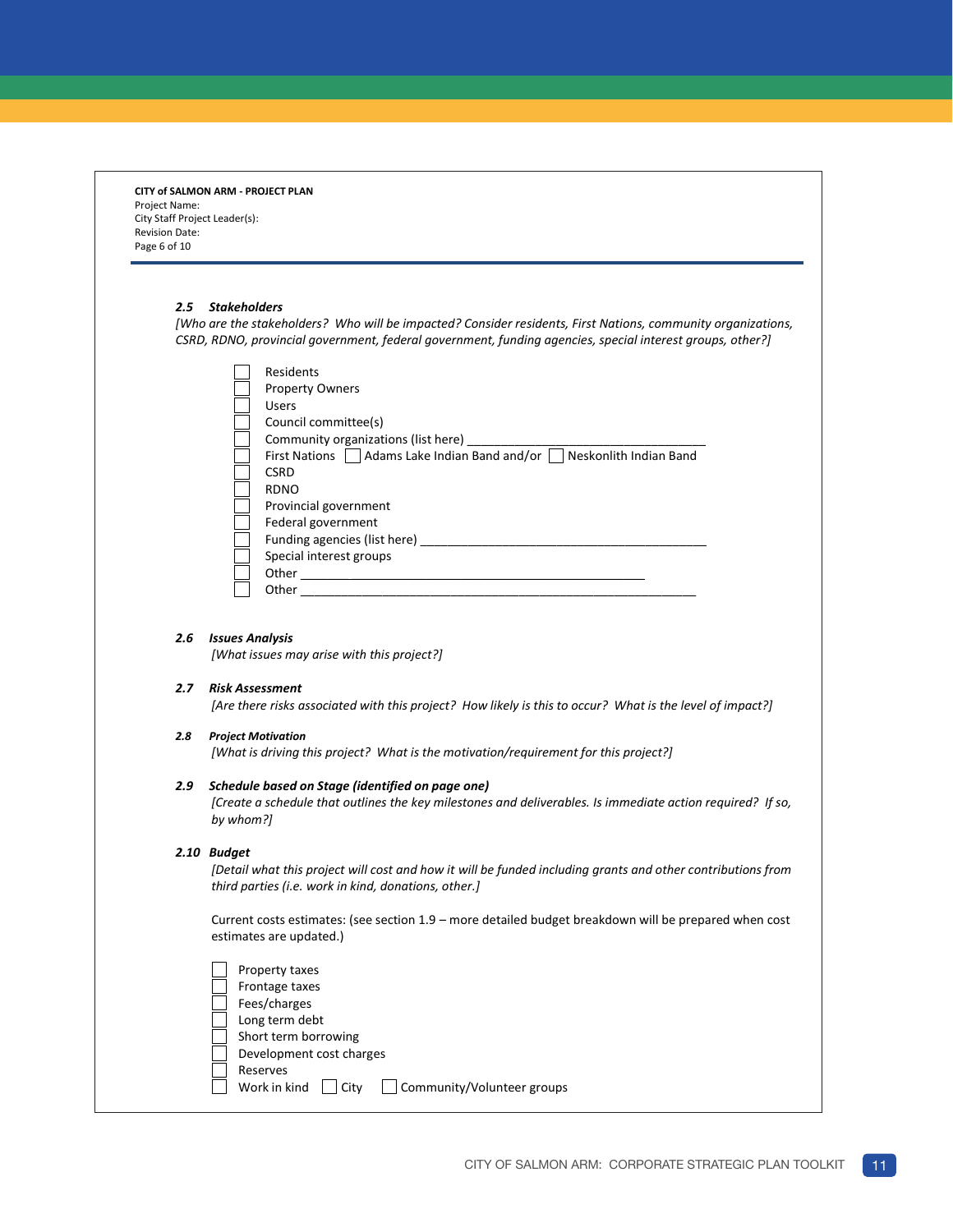**CITY of SALMON ARM - PROJECT PLAN** Project Name: City Staff Project Leader(s): Revision Date: Page 7 of 10

| Public/private partnerships |
|-----------------------------|
|                             |
| Private funding             |
| Donations                   |
| Provincial grant            |
| Federal grant               |
| Unknown at this time        |
| Other                       |
| Other                       |

#### *2.11 Procurement*

 *[What outside services and/or resources are required? How will these services and resources be obtained/engaged?]*

#### *2.12 Scope change process*

*[What scope change process will be followed? How will stakeholders be informed? How will the changes be documented and shared?]*

### *2.13 Approvals Required*

*[What approvals would be required? Who are the key agencies that play a role in this project?]* 

|  | City only (no external approvals required)                                 |
|--|----------------------------------------------------------------------------|
|  | Residents                                                                  |
|  | <b>Property Owners</b>                                                     |
|  | <b>Users</b>                                                               |
|  | Council committee(s)                                                       |
|  | Community organizations (list here)                                        |
|  | First Nations     Adams Lake Indian Band and/or     Neskonlith Indian Band |
|  | <b>CSRD</b>                                                                |
|  | <b>RDNO</b>                                                                |
|  | Provincial government agencies (list here)                                 |
|  | Federal government agencies (list here)                                    |
|  | Special interest groups                                                    |
|  | Other                                                                      |
|  | Other                                                                      |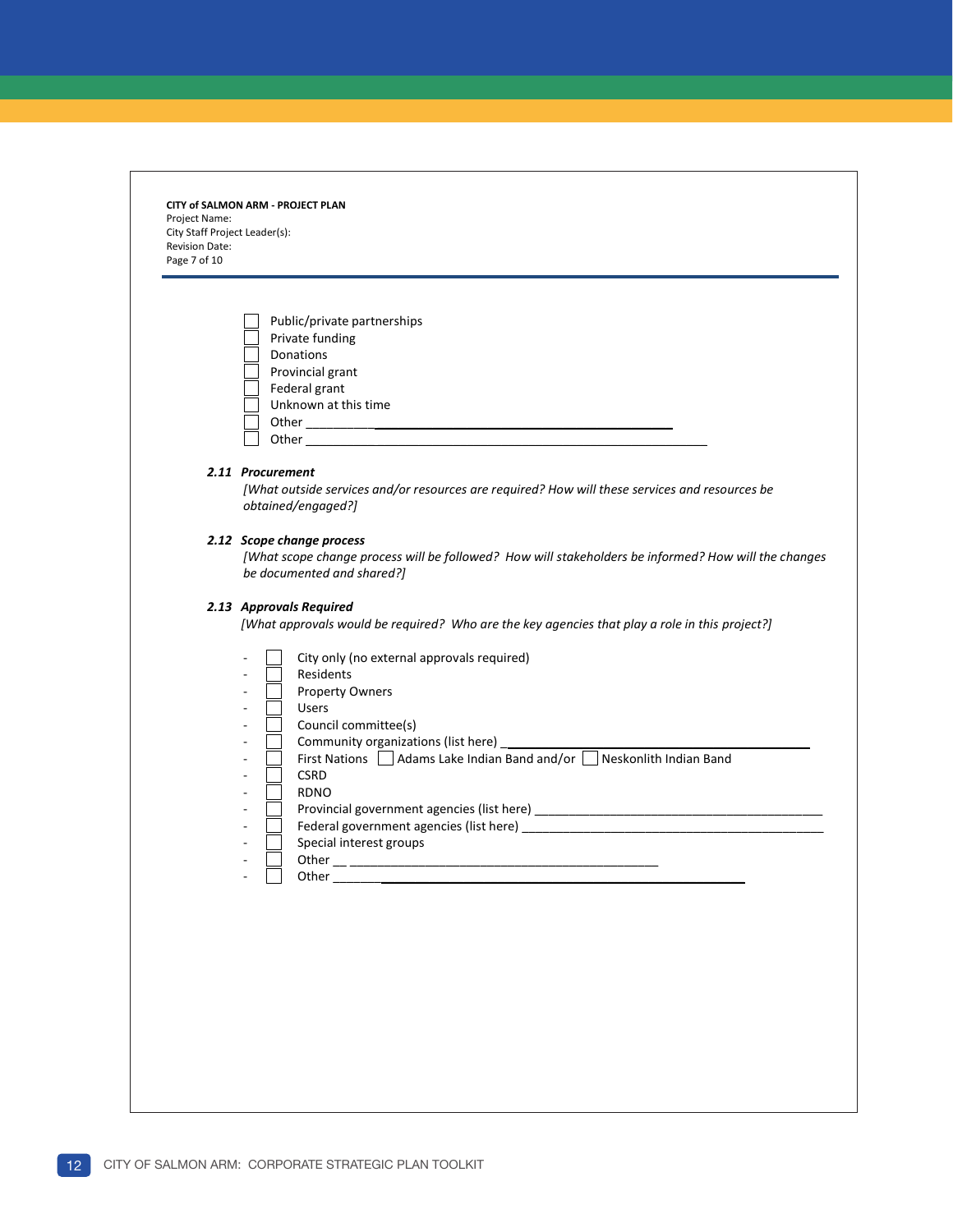**CITY of SALMON ARM - PROJECT PLAN** Project Name: City Staff Project Leader(s): Revision Date: Page 8 of 10

#### **3.0 PROJECT WORK PLAN** *(to be completed when the work is ready to proceed)*

#### *3.1 Work breakdown structure (WBS)*

*The work breakdown structure (WBS) serves as an overview of the tasks, schedule, and roles and responsibilities of the people required to deliver the project. To create the WBS list all project activities down the left column and all of the persons (including staff, Council, committee(s), consultants and other people involved in the project) across the top row. Then assign each person(s) the following responsibility rankings:*

- *Responsible – those who do the work to achieve the task. There can be multiple responsible resources.*
- *Accountable (or Approver) this is the resource ultimately answerable for the correct and thorough completion of the task. There must be exactly one 'A' specified for each task.*
- *Consulted – Those whose opinions are sought. Two-way communication.*
- *Informed – Those who are kept up-to-date on progress. One-way communication.*

*Once the WBS has been completed, distribute a copy to each person so they know what they are responsible for and how they will be kept informed throughout the project. This helps to ensure that everyone is clear about their expected contributions.* 

| <b>TASKS</b>                       | <b>Start</b><br><b>Date</b> | <b>Completion</b><br><b>Date</b> | Person(s) 1<br>(e.g. Project<br>Lead) | Person(s) 2<br>(e.g. Staff<br>member) | Person(s) 3<br>(e.g. Committee) | Person(s) 4<br>(e.g. Council) |
|------------------------------------|-----------------------------|----------------------------------|---------------------------------------|---------------------------------------|---------------------------------|-------------------------------|
| 1. Prepare project<br>plan         |                             |                                  | A, R                                  | $\overline{R}$                        | $\overline{R}$                  | $\epsilon$                    |
| 2. Conduct start up<br>meeting     |                             |                                  | A, R                                  | $\overline{R}$                        | $\epsilon$                      |                               |
| 3. Obtain relevant<br>documents    |                             |                                  | $\mathcal{C}$                         | A, R                                  |                                 |                               |
| 4. Working session<br>with Council |                             |                                  | A                                     |                                       |                                 | $\epsilon$                    |
| etc                                |                             |                                  |                                       |                                       |                                 |                               |
|                                    |                             |                                  |                                       |                                       |                                 |                               |
|                                    |                             |                                  |                                       |                                       |                                 |                               |
|                                    |                             |                                  |                                       |                                       |                                 |                               |
|                                    |                             |                                  |                                       |                                       |                                 |                               |

### *EXAMPLE*

#### *3.2 External communication*

 $\bullet$ 

*[Who will be responsible and* wh*at steps will be taken to foster proactive external communication with those who are impacted by this project?]*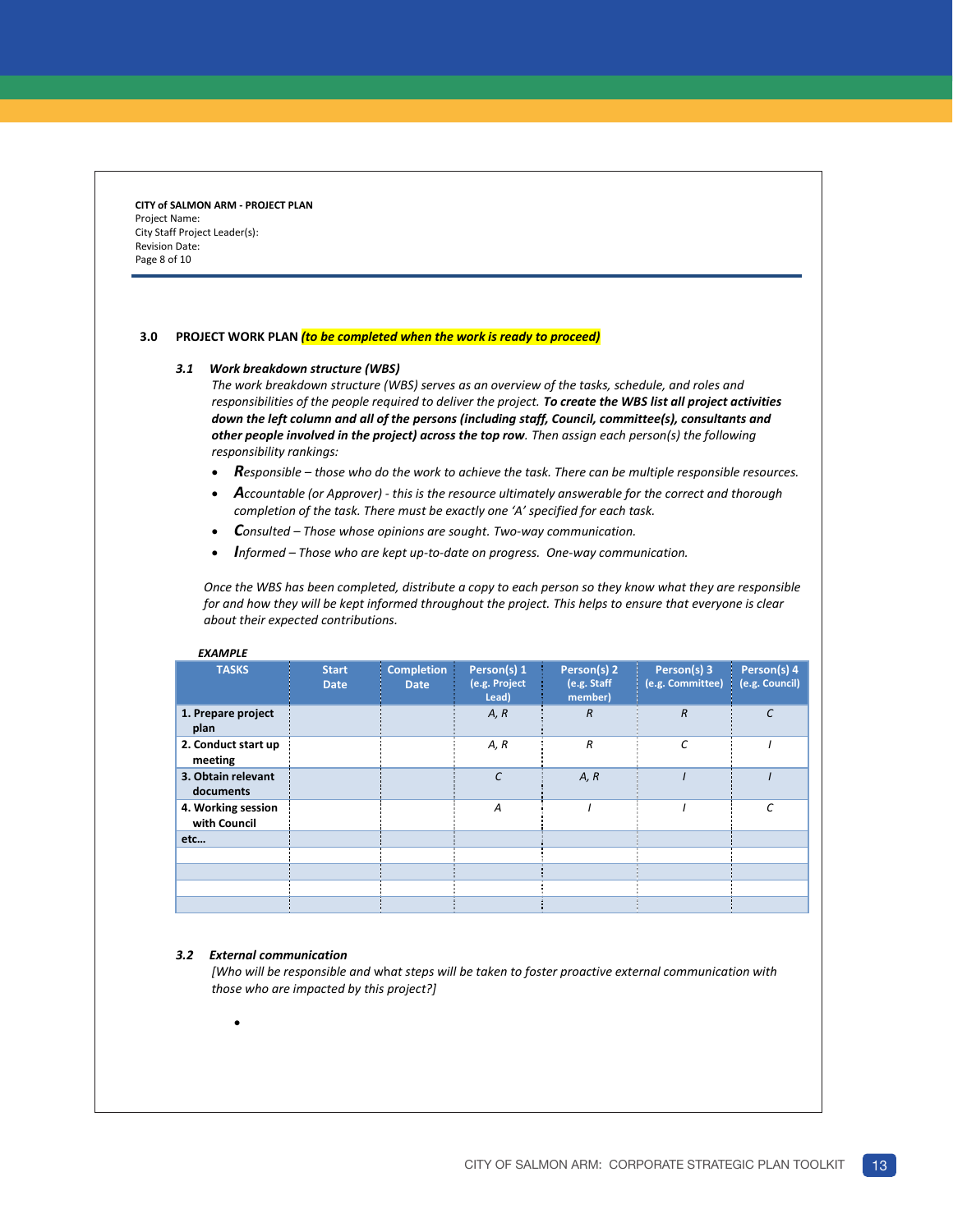**CITY of SALMON ARM - PROJECT PLAN** Project Name: City Staff Project Leader(s): Revision Date: Page 9 of 10

#### *3.3 Internal communication*

[*Who will be responsible for communications and what steps will be taken to foster proactive internal communication with staff members, departments, committees, and Council on this project? Who will prepare the Communication Plan?]*

#### *3.4 Crisis communication*

 $\bullet$ 

 $\bullet$ 

[*In the event of a crisis who will be the official spokesperson for this project? Ensure they are aware of this responsibility and prepared to respond effectively based on the City's crisis communication policies.]*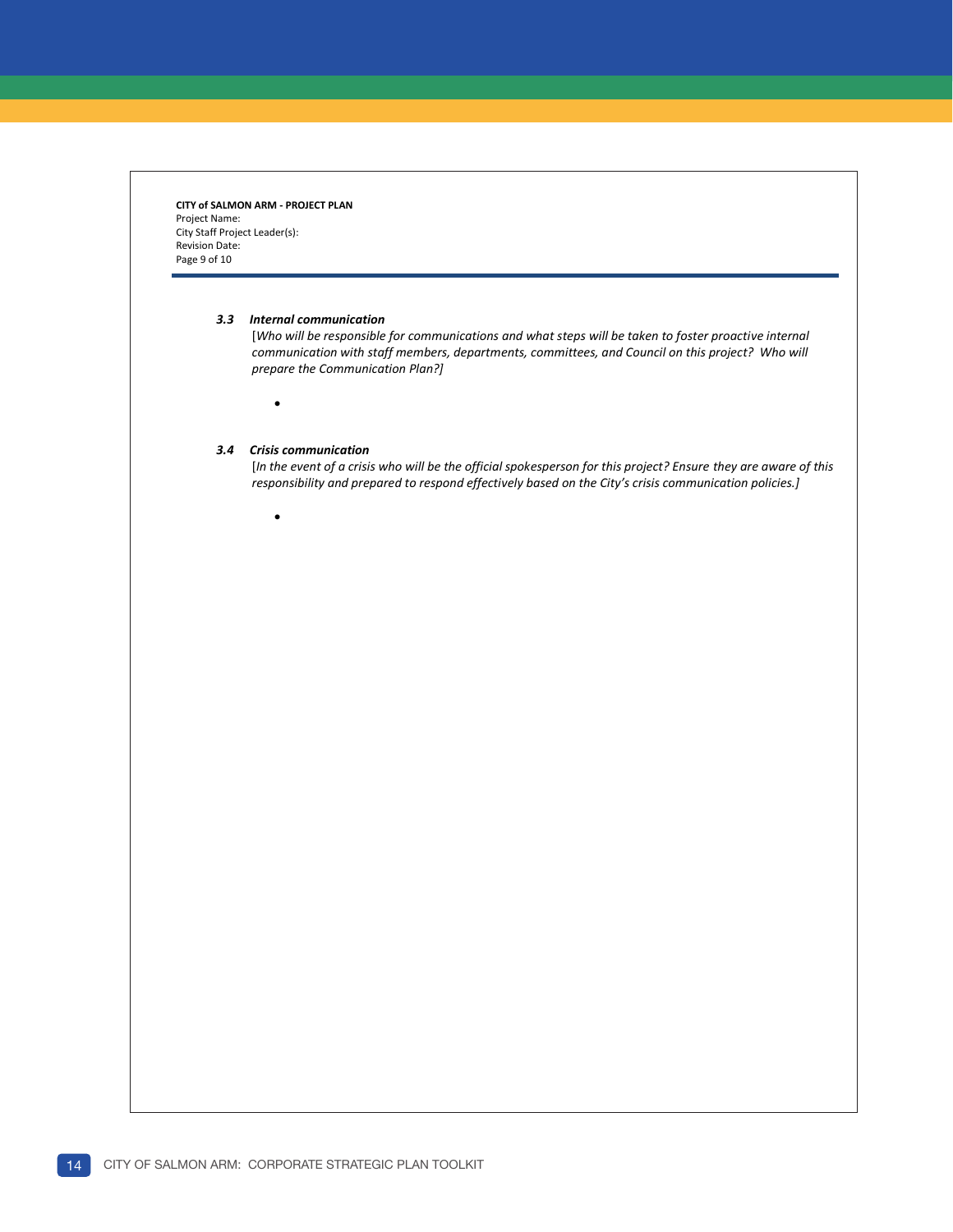**CITY of SALMON ARM - PROJECT PLAN** Project Name: City Staff Project Leader(s): Revision Date: Page 10 of 10

### **APPENDICES**

*[Attach relevant plans, maps, or other documents related to this project/initiative]*